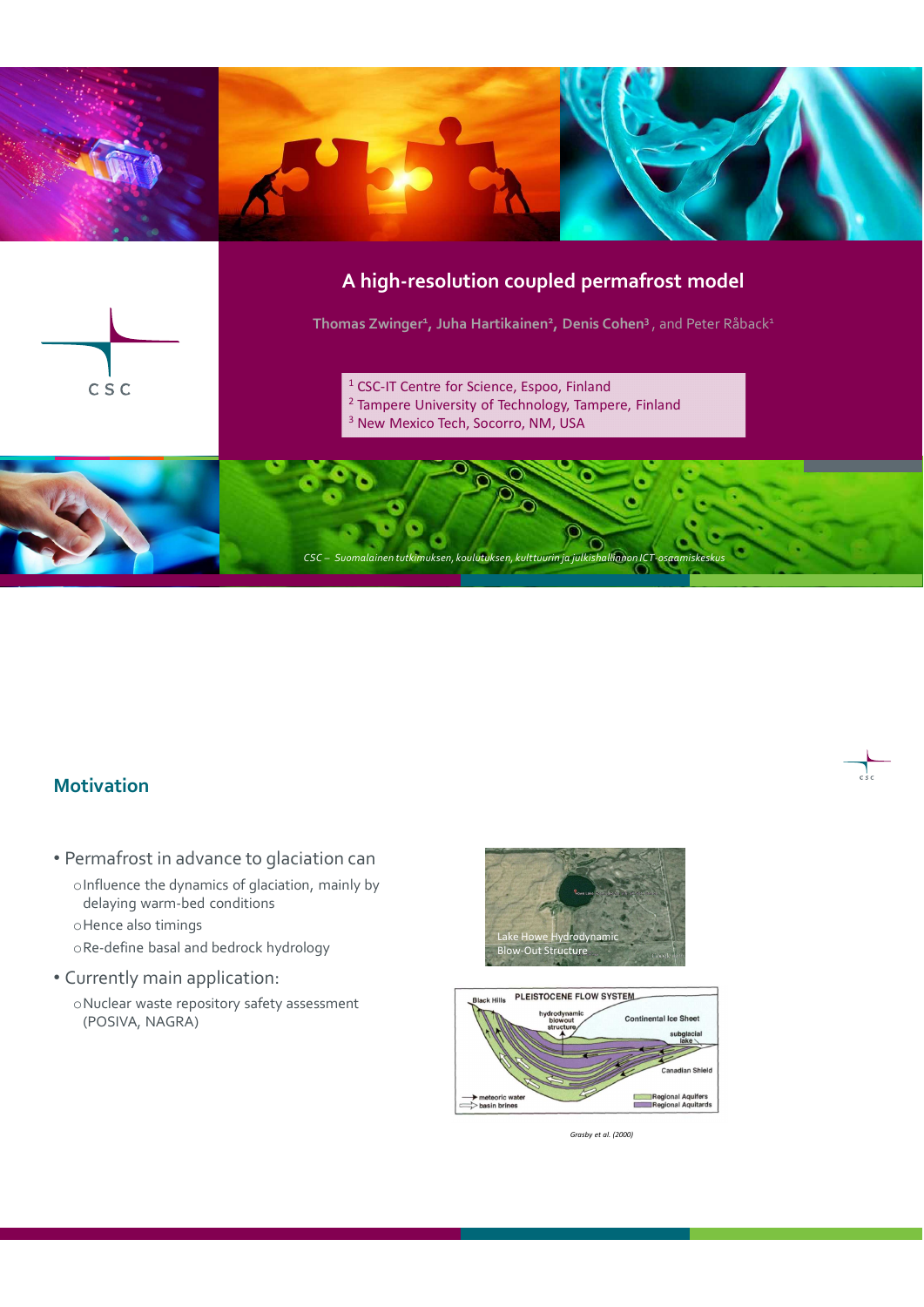#### **Permafrost model**

- **Saturated porous medium that consists of skeleton of rock or soil, ice and groundwater of water and dissolved salts** :
- 1. Heat transfer
- 2. Groundwater flow of saturated aquifer (Darcy)
- 3. Solute transport within groundwater
- 4. Deformation of bedrock (porosity)



#### **Permafrost model**

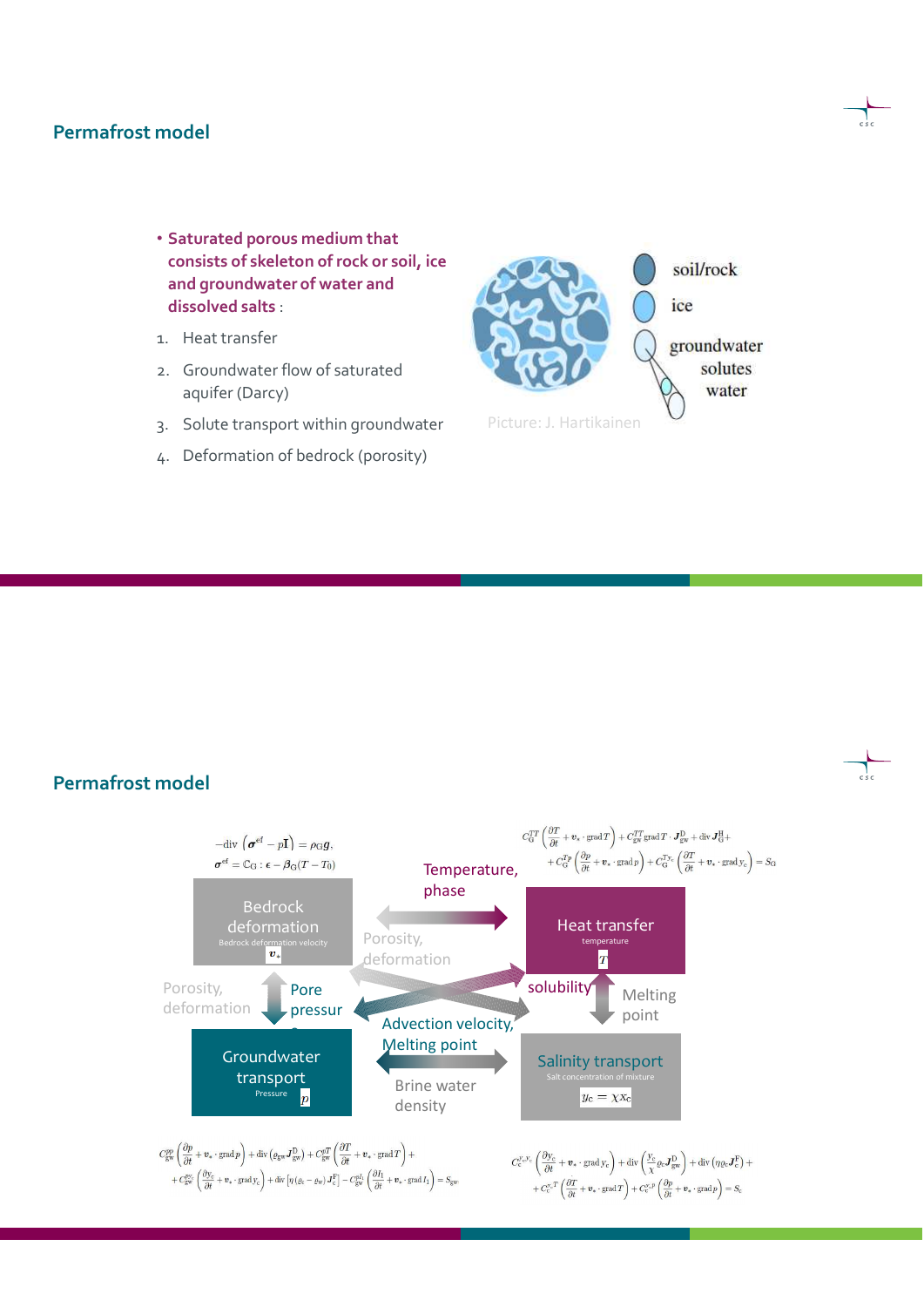#### **Permafrost model**

- Implemented in the open-source software **Elmer** oFinite Element Method (standard Galerkin) oEasily coupled with **Elmer/Ice** ice-sheet simulation oExtra module with about 7000 lines of code oMain motivation: MPI/OpenMP parallelism (up to 1000's of cores)
- Each physical problem implemented in separate module oFixed-point iterations on all other variables
- Residual free bubbles for stabilization in case of advection oPotential to vectorise algorithm
- Dependent material parameters evaluated at IP's oNeeded for accuracy
- p-elements of different orders



## **Permafrost Model**

- Multiple bodies
- Different meshconcepts:
	- o**Ice-sheet:** structured, layered mesh
	- o**Bedrock:** unstructured, in places high-resolution mesh
	- oOffset for displacement: Model for glacial isostatic adjustment (LLRA)

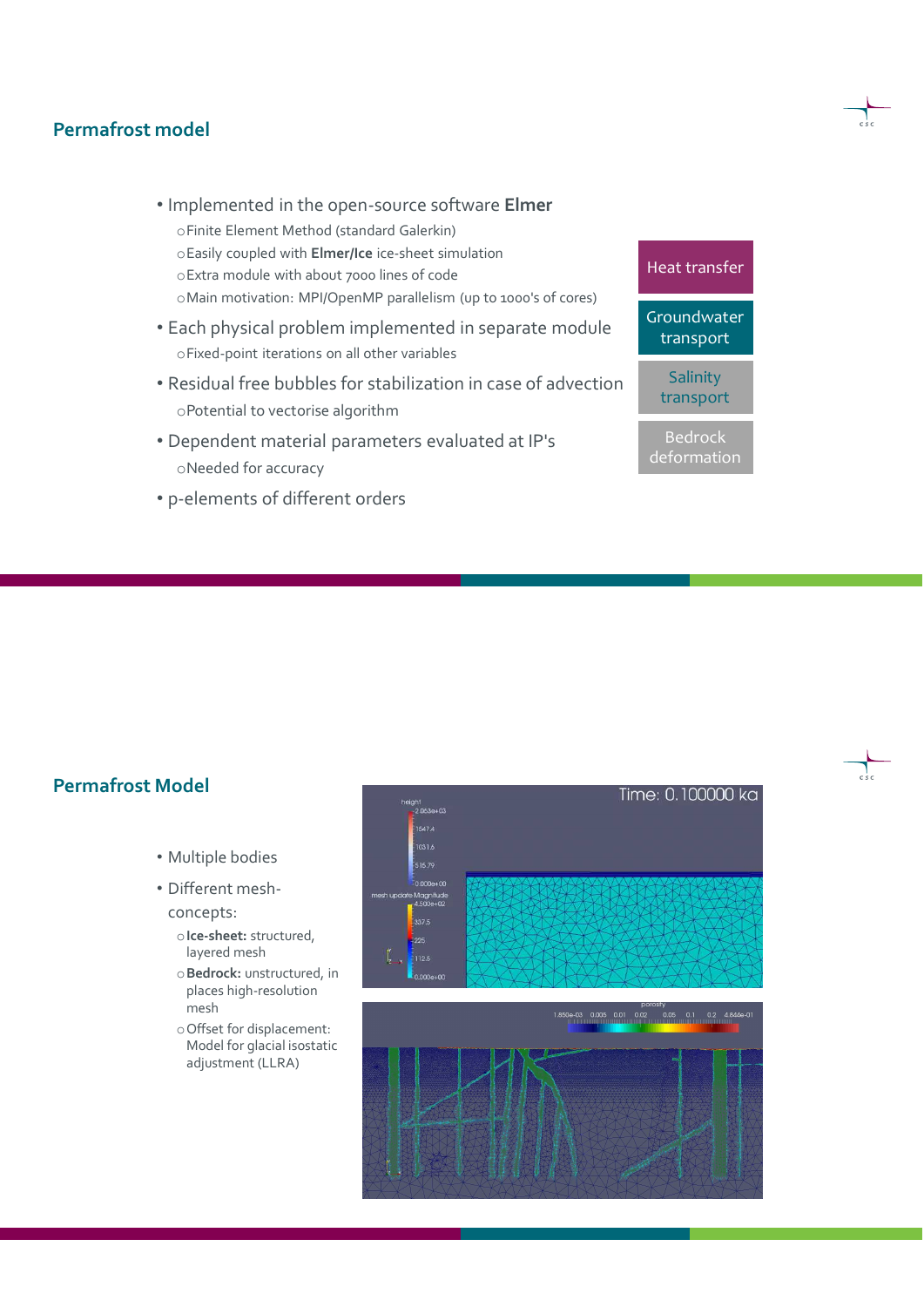#### **Validation of single components**



Coupled groundwater flow (after McKenzie at al., 2007)

# **Validation of single components**



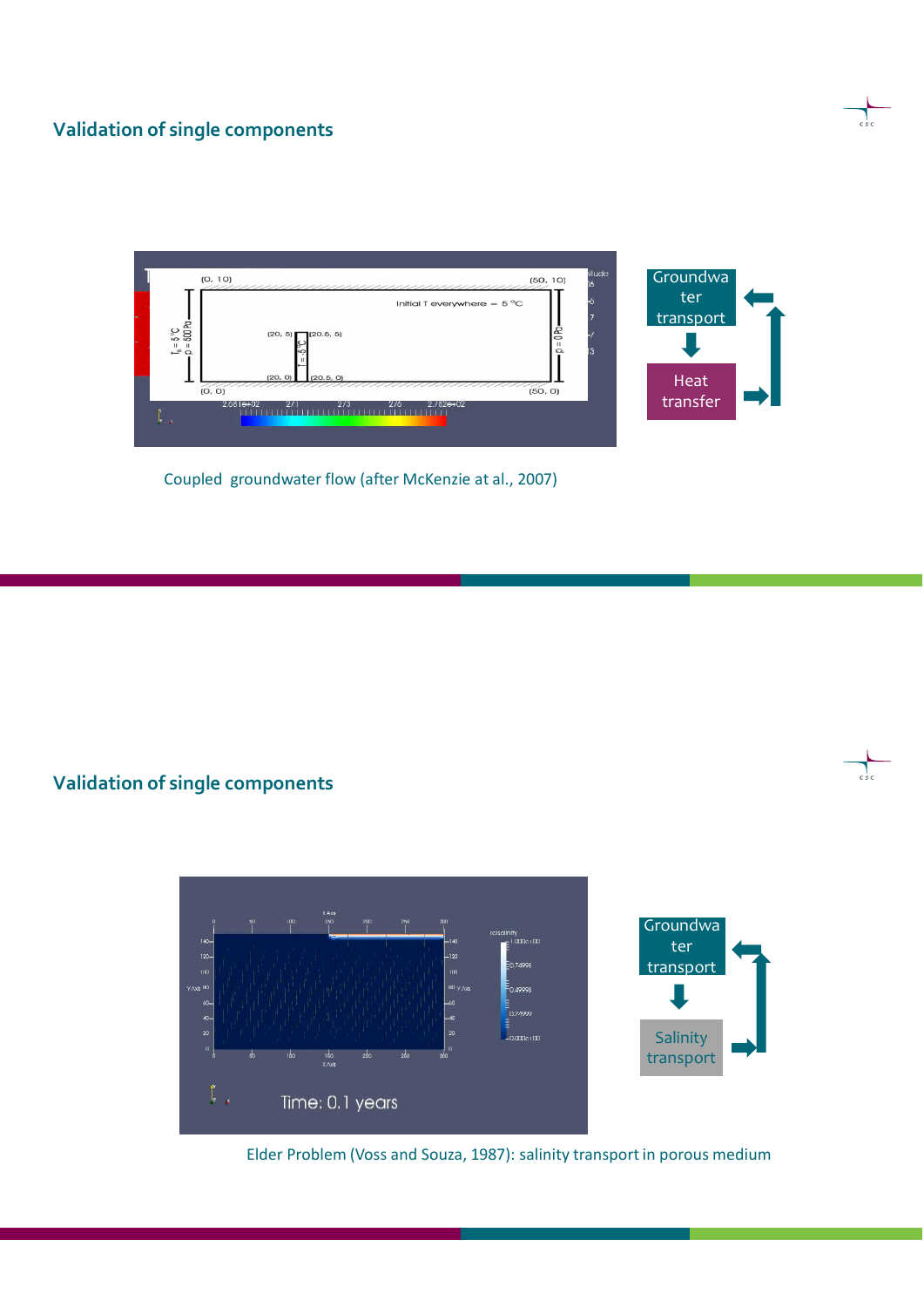#### **Real world example: Forsmark**



- Test case for nuclear waste repository at ~450 m depth oHigh-res cross-section mesh
- Includes full model: oHeat transfer + phase change oDarcy flow oSolute transport
- Forcing with climate data 115ka – 70 ka bp
	- oWhite line shows permafrost boundary
	- oNuclear repository at 3ka

**Real world example: Forsmark**



Change of near-surface groundwater flux with permafrost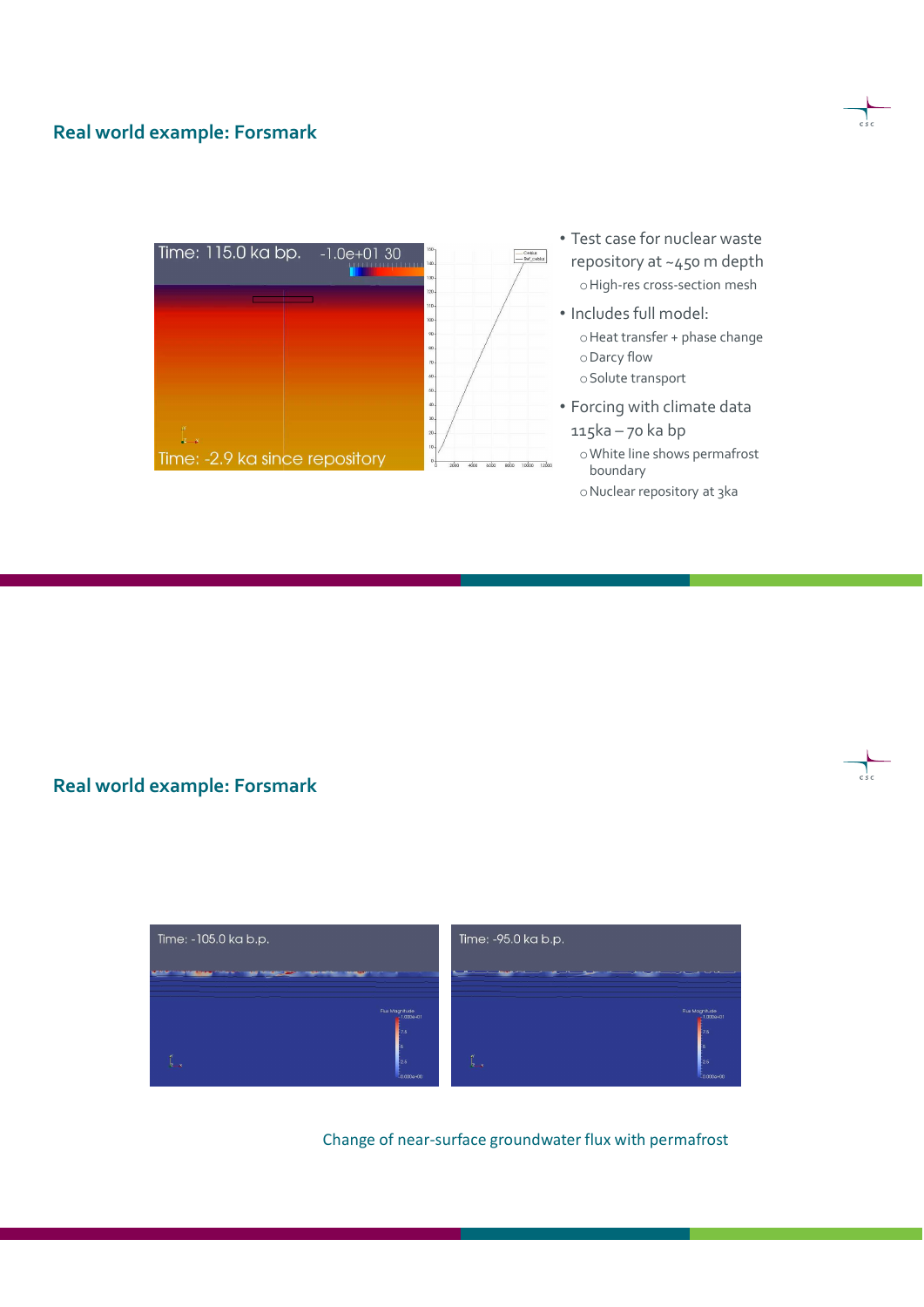#### **Outlook**

- Implementation in 3D problems (large parallel) challenge in pre-processing
- Process studies at glacier bedrock (sliding laws)
- Finalizing bedrock deformation model (based on existing linear elasticity solver)
- GIA model (global translational velocity)
- Adding physical surface model (BC's for pressure, temperature and Salinity)
- Improving solver performance using OpenMP (multi-threading, SIMD)

# End of talk – thank you!

http://www.csc.fi/elmer

**II POSIVA Nagra** 

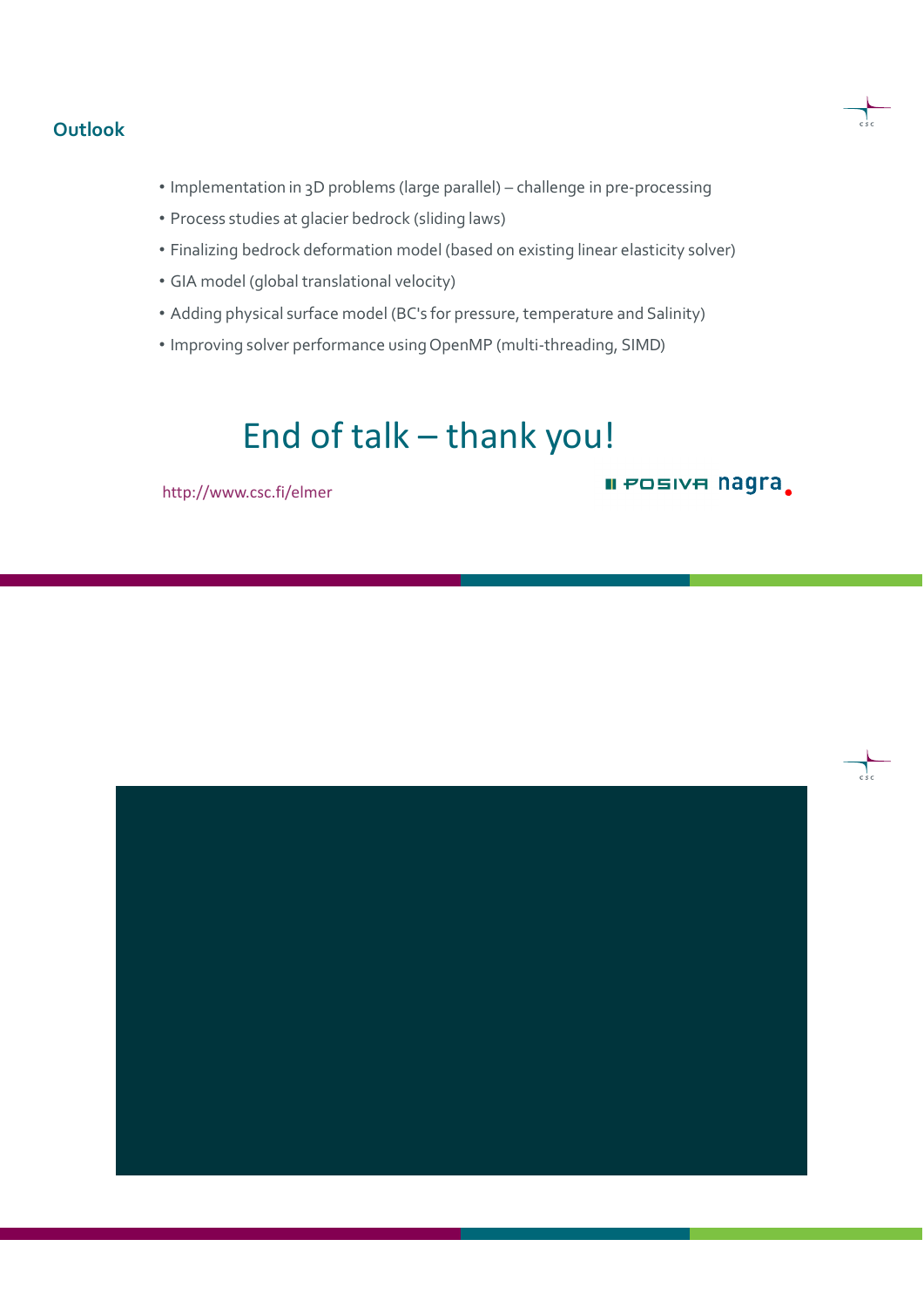# **Additional Material**



# **Permafrost model**

# $(T, p, y_c, \eta)$

• Heat Transfer:

• Groundwater flow:

• Solute transport:

$$
\begin{split} C_{\rm G}^{TT} \left( \frac{\partial T}{\partial t} + \boldsymbol{v}_* \cdot \text{grad}\, T \right) + C_{\rm gw}^{TT} \text{grad}\, T \cdot \boldsymbol{J}_{\rm gw}^{\rm D} + \text{div}\, \boldsymbol{J}_{\rm G}^{\rm H} + \\ & \quad + C_{\rm G}^{Tp} \left( \frac{\partial p}{\partial t} + \boldsymbol{v}_* \cdot \text{grad}\, p \right) + C_{\rm G}^{T_{\mathcal{F}}} \left( \frac{\partial T}{\partial t} + \boldsymbol{v}_* \cdot \text{grad}\, y_{\rm c} \right) = S_{\rm G} \\ C_{\rm gw}^{pp} \left( \frac{\partial p}{\partial t} + \boldsymbol{v}_* \cdot \text{grad}\, p \right) + \text{div}\left( \varrho_{\rm gw} \boldsymbol{J}_{\rm gw}^{\rm D} \right) + C_{\rm gw}^{pT} \left( \frac{\partial T}{\partial t} + \boldsymbol{v}_* \cdot \text{grad}\, T \right) + \\ & \quad + C_{\rm gw}^{p_{\mathcal{F}}} \left( \frac{\partial y_{\rm c}}{\partial t} + \boldsymbol{v}_* \cdot \text{grad}\, y_{\rm c} \right) + \text{div}\left[ \eta \left( \varrho_{\rm c} - \varrho_{\rm w} \right) \boldsymbol{J}_{\rm c}^{\rm F} \right] - C_{\rm gw}^{p I_1} \left( \frac{\partial I_1}{\partial t} + \boldsymbol{v}_* \cdot \text{grad}\, I_1 \right) = S_{\rm gw}. \end{split}
$$

$$
C_{c}^{y_{c}y_{c}}\left(\frac{\partial y_{c}}{\partial t}+\boldsymbol{v}_{*}\cdot\mathrm{grad}\,y_{c}\right)+\mathrm{div}\left(\frac{y_{c}}{\chi}\varrho_{c}\boldsymbol{J}_{\mathrm{gw}}^{\mathrm{D}}\right)+\mathrm{div}\left(\eta\varrho_{c}\boldsymbol{J}_{c}^{\mathrm{F}}\right)++C_{c}^{y_{c}T}\left(\frac{\partial T}{\partial t}+\boldsymbol{v}_{*}\cdot\mathrm{grad}\,T\right)+C_{c}^{y_{c}p}\left(\frac{\partial p}{\partial t}+\boldsymbol{v}_{*}\cdot\mathrm{grad}\,p\right)=S_{c}
$$

• Bedrock deformation:

 $-\text{div}\,\left(\boldsymbol{\sigma}^\text{ef} - p\mathbf{I}\right) = \rho_\mathbf{G}\boldsymbol{g},$  $\pmb{\sigma}^{\rm ef} = \mathbb{C}_{\rm G}$  :  $\pmb{\epsilon} - \pmb{\beta}_{\rm G}(T-T_0)$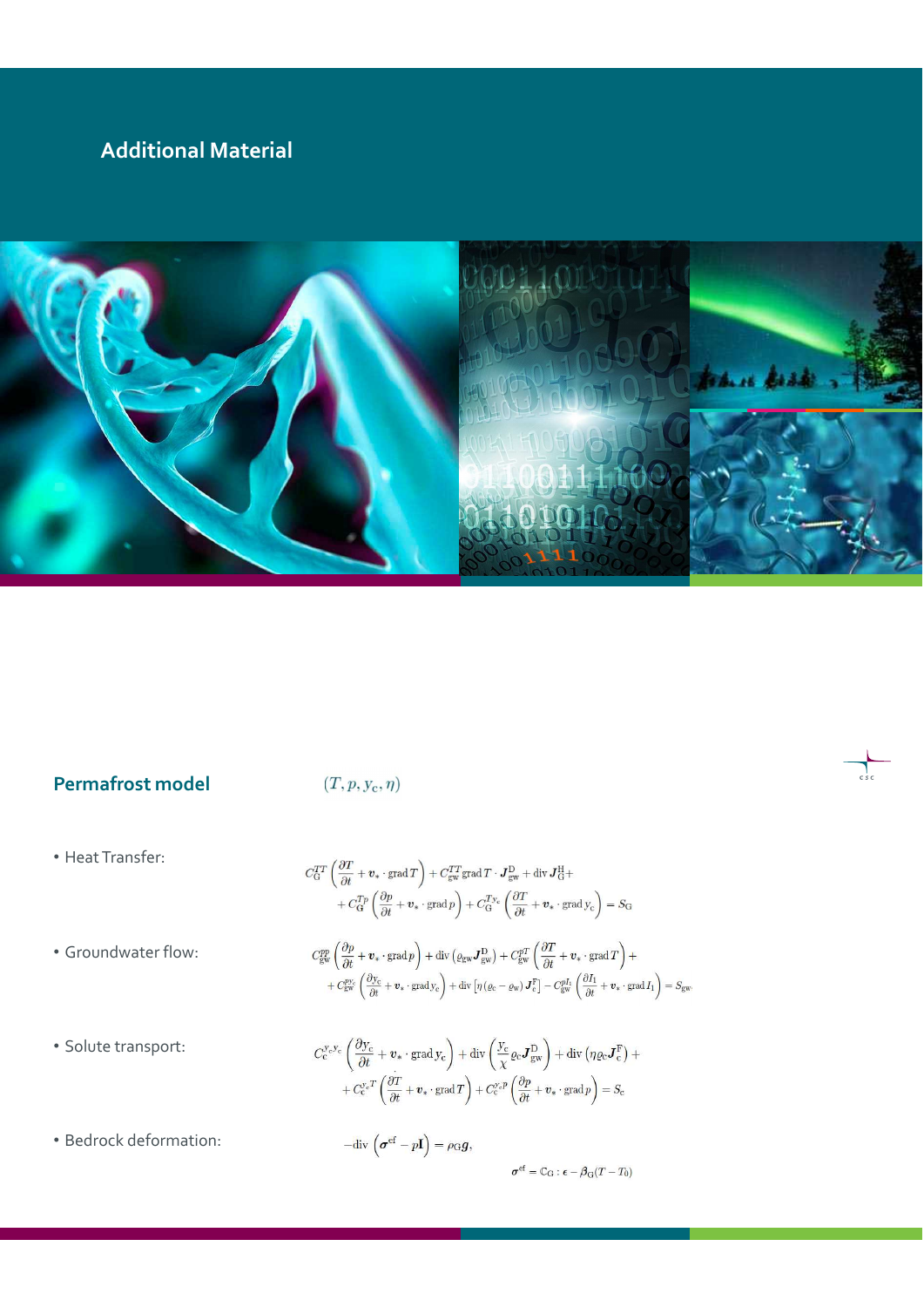# **Permafrost model**

• Heat flux:

 $\boldsymbol{J}_{\rm G}^{\rm H}=-\mathbf{K}_{\rm G}^{TT}\cdot\mathop{\rm grad}\nolimits T$ 

• Groundwater flux:

 $\pmb{J}^{\rm D}_{\rm gw} = -\left( \pmb{\mathbf{K}}^{{pp}}_{\rm gw} \cdot {\rm grad}\, p - \pmb{\mathbf{K}}_{\rm gw} \cdot \varrho_{\rm gw} \pmb{g} + \pmb{\mathbf{K}}^{{p}T}_{\rm gw} \cdot {\rm grad}\, T \right).$ 

• Solute flux:

 $\boldsymbol{J}_{\mathrm{c}}^{\mathrm{F}}=-\left(\mathbf{K}_{\mathrm{c}}^{\mathbf{y}_{\mathrm{c}}\mathbf{y}_{\mathrm{c}}}\cdot\mathrm{grad}\,\mathbf{y}_{\mathrm{c}}-\mathbf{K}_{\mathrm{c}}\cdot\boldsymbol{f}_{\mathrm{c}}\,\mathbf{y}_{\mathrm{c}}\right)$ 

• Elasticity tensor:

| ΕG<br>$K_G^{uu}$<br>$+\nu_{G})$ $(1-2\nu_{G})$ |                | $\nu$ G       | $\nu$ G        |                |              | $\boldsymbol{0}$                   |  |
|------------------------------------------------|----------------|---------------|----------------|----------------|--------------|------------------------------------|--|
|                                                | $\nu$ G        | $\nu_{\rm G}$ | $\nu_{\rm G}$  | 0              |              | 0                                  |  |
|                                                | $\nu_{\rm G}$  |               | $-\nu$ G       |                |              | 0                                  |  |
|                                                | $\overline{0}$ |               | 0              | $1 - 2\nu_{C}$ |              | 0                                  |  |
|                                                | $\bf{0}$       |               | $\overline{0}$ | 0              | $1 - 2\nu_C$ |                                    |  |
|                                                | $\bf{0}$       |               | $\overline{0}$ |                |              | $1-2\nu_{\rm G}$<br>$\overline{ }$ |  |

 $\label{eq:EG} E_\text{G} = (1-\eta)\frac{E_{\text{s},0}}{1-\eta_0} + \eta(1-\chi)E_\text{i},$  $\label{eq:nuG} \nu_{\rm G} = (1-\eta)\nu_{\rm s,0} + \eta(1-\chi)\nu_{\rm i}.$ 

# **Real world example: Rhine Glacier**



Groundwater flux at Rhine-glacier